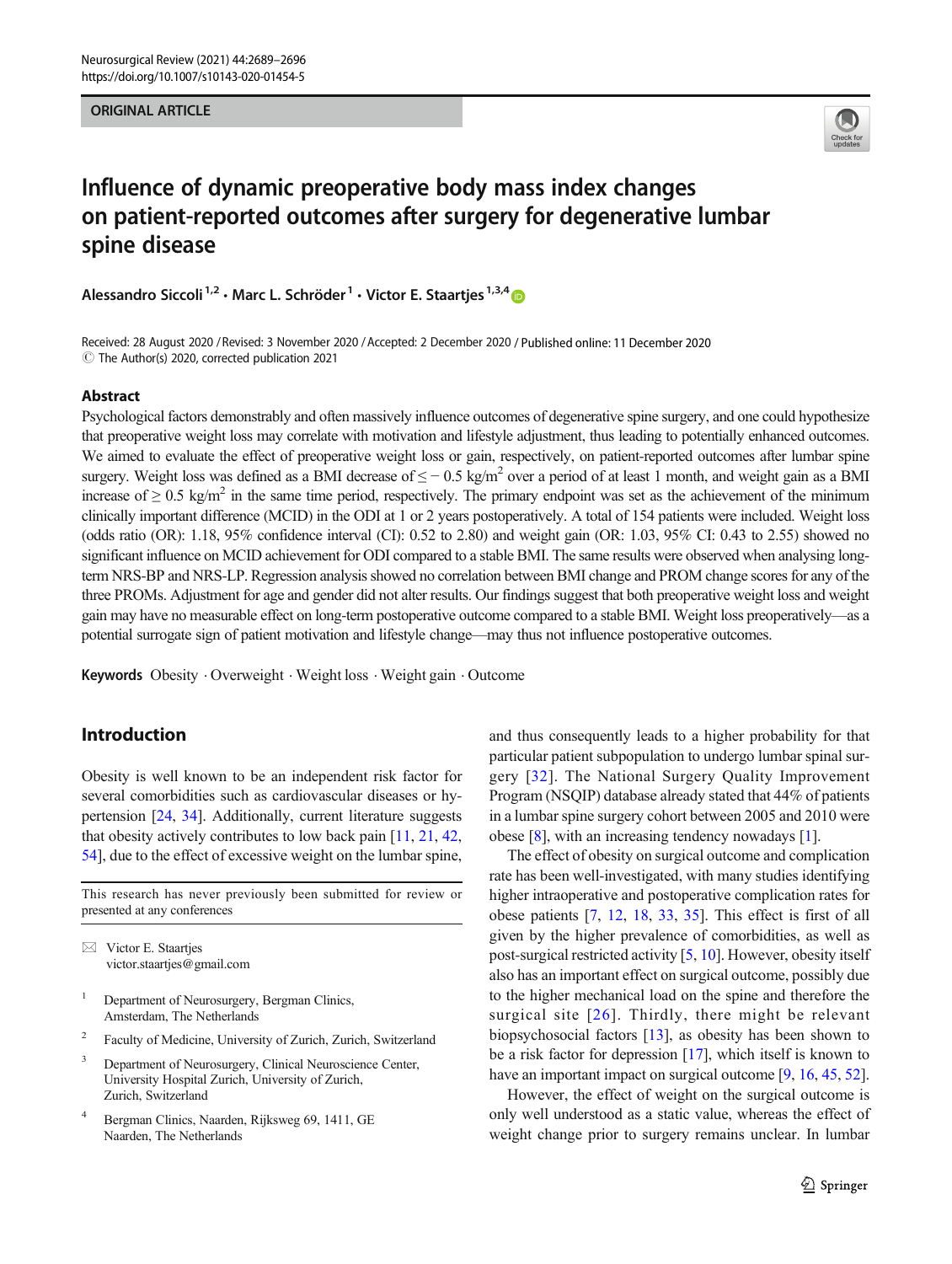spine surgery, the effect of preoperative weight loss remains uncharted. As a result, studies analysing preoperative weight loss prior to lumbar spine surgery and its clinical effects have been called for [[2](#page-5-0), [21](#page-6-0)].

Nowadays, it is the general advice for overweight patients to lose weight prior to surgery, as these might profit from reduced mechanical stress and therefore higher chances for positive outcome [\[6,](#page-5-0) [23\]](#page-6-0). There may also be a psychological effect: Patients willing and able to lose weight prior to surgery may be more motivated for surgery and for post-surgical activity and may thus be hypothesized to experience enhanced outcomes [\[6](#page-5-0)]. Similarly, those patients who are motivated to lose weight preoperatively could be suffering from higher amounts of pain, thus potentially increasing likelihood of achieving a clinically important improvement.[[4,](#page-5-0) [50\]](#page-7-0)

The aim of this study is to determine the effect of dynamic weight loss or weight gain on surgical outcome in lumbar spine surgery, specifically on patient-reported outcome measures (PROMs).

## Materials and methods

#### **Design**

From a prospective institutional registry of a single Dutch short-stay spine centre, all patients undergoing lumbar spine surgery between December 2010 and November 2019 were identified. All surgical procedures were performed by a single senior neurosurgeon (M.L.S.) as described previously [[43](#page-6-0), [47,](#page-6-0) [48,](#page-7-0) [51](#page-7-0), [53](#page-7-0)]. Due to local restrictive regulations by insurance companies, patients aged > 80 or with a body mass index (BMI) > 33 or American Society of Anaesthesiologists (ASA) score > 2 cannot be considered for elective short-stay spine surgery [\[49](#page-7-0)]. We included only patients with complete BMI data as defined below, as well as complete baseline and 12-month or 24-month (i.e. long-term) PROMs, and without prior spine surgery at the index level [[46\]](#page-6-0).

#### Ethical considerations

This registry was approved by the local institutional review board (Medical Research Ethics Committees United, Registration Number: W16.065). The study was performed according to the 2013 Declaration of Helsinki and its later amendments, and all patients provided written informed consent.

## Data collection

All surgical data and patient characteristics were systematically collected in a prospective registry. For all patients included in the study, weight and height were measured at the first preoperative visit and just before surgery. Patients were not informed about this study either pre- or postoperatively. To exclude short-term weight fluctuations, we included only patient with a minimum gap of 1 month between the first and the directly preoperative weight measurement, and BMI change was defined as a minimal difference of  $\geq 0.5$  kg/m<sup>2</sup>. All included patients were divided into 3 groups: Patients with a BMI decrease of  $- \geq 0.5$  kg/m<sup>2</sup>, those with a stable BMI, and those with a BMI increase of  $+\geq 0.5$  kg/m<sup>2</sup>. For baseline PROM assessment, all patients included completed a standardized questionnaire including a validated Dutch version of the Oswestry Disability Index (ODI) as a measure of functional disability, as well as a numeric rating scale (NRS) for leg pain and back pain severity [[39\]](#page-6-0). Follow-up questionnaires with the same PROMs were automatically dispatched via email using a validated follow-up system at 12 months and 24 months after surgery [[39,](#page-6-0) [40\]](#page-6-0). If both 12- and 24-month PROMs were available for the same patient, the longer-term outcome was used in the statistical analysis [[46](#page-6-0)].

#### Statistical analysis

Categorical data are given as numbers (percentages) and continuous data as mean ± standard deviation.

The minimal clinically important difference (MCID), therefore clinical success, was set as  $\geq 30\%$  improvement [\[31\]](#page-6-0) at 12-month or 24-month follow-up for ODI, or for NRS leg pain and NRS back pain, as both endpoints were shown to accurately reflect the other [[46](#page-6-0)]. The primary endpoint of this study was long-term MCID in the ODI. For determining intergroup differences in MCID achievement, we conducted univariate logistic regression, where the patients with a stable BMI are defined as reference group, and additionally a multivariate logistic regression analysis adjusted for age and gender [[44\]](#page-6-0). We also carried out univariate linear regression to evaluate the linear relationship between BMI change score and PROM change score and used multivariate linear regression for age and gender adjustment. All analyses were carried out using R Version 3.6.1 (The R Foundation for Statistical Computing, Vienna, Austria) [[36\]](#page-6-0). A 2-tailed  $p \le 0.05$  was considered statistically significant.

#### Results

### **Overview**

Baseline characteristics along with surgical indications and baseline PROMs are reported in Table [1.](#page-2-0) In our prospective registry, 154 patients underwent lumbar spine surgery for degenerative disease and had complete PROM data and two different BMI values with at least a 1-month interval [[40\]](#page-6-0). Most patients (87 pts., 56%) underwent tubular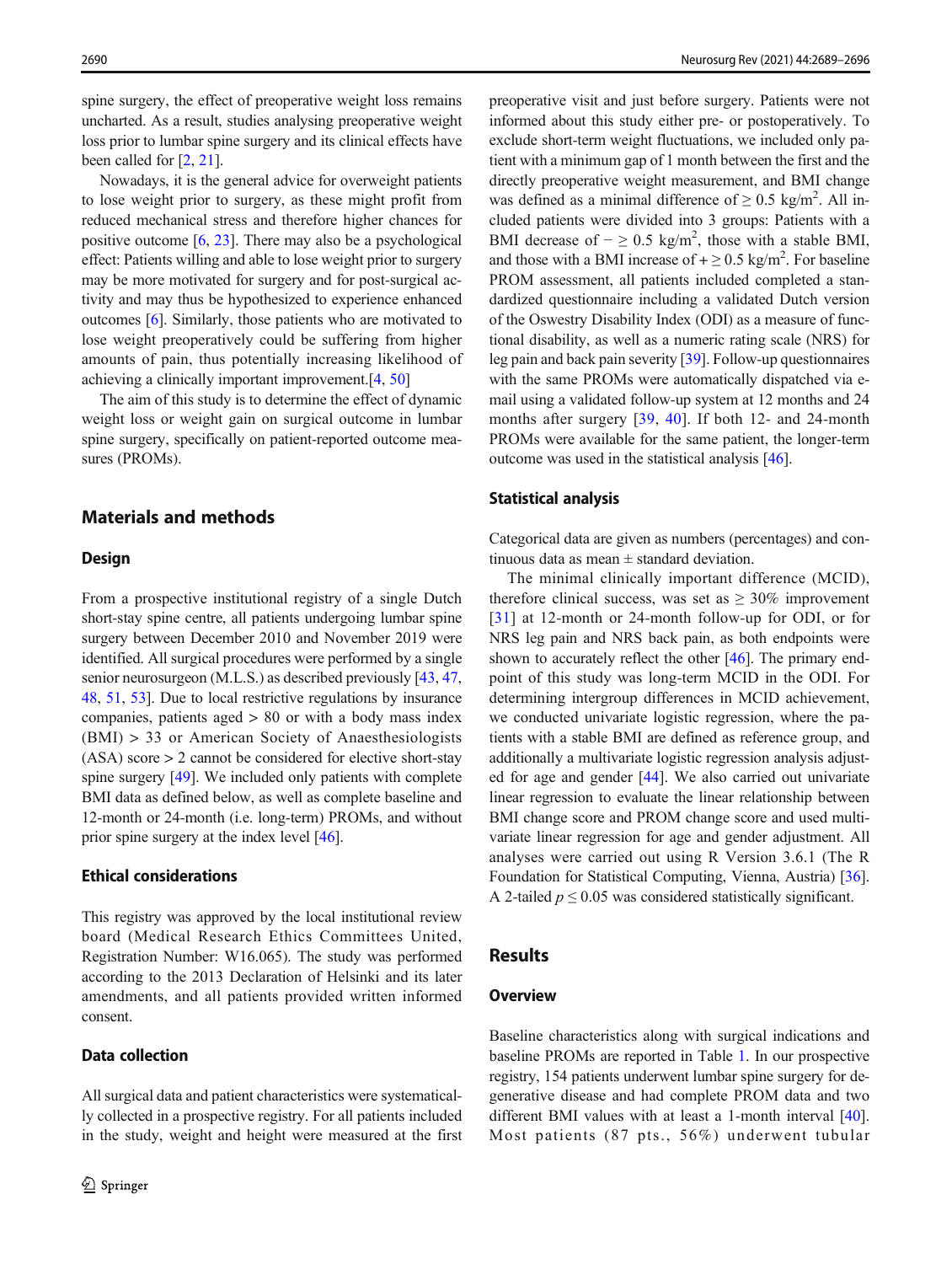<span id="page-2-0"></span>microdiscectomy, while 35 patients (23%) underwent decompression and interbody fusion and 32 (21%) underwent decompression only. We observed 40 (26%) patients with weight loss, 81 (53%) patients with stable BMI, and 33 (21%) patients with weight gain. The average BMI difference was  $-0.18 \pm 1.13$  kg/m<sup>2</sup>, and mean inter-measurement interval was  $121 \pm 98$  days. A bar and density plot with a corresponding box plot of the BMI change distribution is given in Fig. [1](#page-3-0). Overall MCID achievement at long-term follow-up was 70.1% for ODI, 70.1% for NRS leg pain severity, and 61.0% for NRS back pain severity. The achievement rates for every BMI subgroup are shown in Fig. [2.](#page-3-0)

#### Logistic regression

All results of the logistic regression are shown in Table [2.](#page-4-0) Compared to the patients with a stable BMI, weight loss  $(OR = 1.177, 95\% \text{ CI} = 0.516 - 2.797)$  or weight gain  $(OR = 1.177, 95\% \text{ CI} = 0.516 - 2.797)$ 

Table 1 Baseline patient characteristics

| Characteristic                | Value            |
|-------------------------------|------------------|
| Age                           | $53.0 \pm 11.9$  |
| Active smoker                 | 46 (31%)         |
| BMI (kg/m <sup>2</sup> )      | $26.2 \pm 3.4$   |
| Indication                    |                  |
| <b>LDH</b>                    | 87 (56%)         |
| Lumbar stenosis               | 32(21%)          |
| <b>DDD</b>                    | 19 (12%)         |
| Spondylolisthesis             | $16(10\%)$       |
| Surgical technique            |                  |
| Microdiscectomy               | 87 (56%)         |
| Decompression and fusion      | 35(23%)          |
| Decompression                 | 32(21%)          |
| ASA score                     |                  |
| Class I                       | 72 (48%)         |
| Class II                      | 77 (52%)         |
| Index level                   |                  |
| $L1-L2$                       | $2(1.3\%)$       |
| $L2-L3$                       | $4(2.6\%)$       |
| $L3-L4$                       | 19 (12%)         |
| $L4-L5$                       | 83 (54%)         |
| $L5-S1$                       | 46 (30%)         |
| <b>Baseline ODI</b>           | $44.5 \pm 17.2$  |
| Baseline NRS leg              | $6.7 \pm 2.4$    |
| Baseline NRS back             | $6.2 \pm 2.5$    |
| Mean BMI change score         | $-0.18 \pm 1.13$ |
| Mean BMI measurement interval | $121 \pm 98$     |
|                               |                  |

BMI, body mass index; LDH, lumbar disc herniation; DDD, degenerative disc disease; ASA, American Society of Anesthesiologists; ODI, Oswestry Disability Index, NRS, numeric rating scale

1.027, 95% CI =  $0.432-2.548$ ) showed no statistical difference in MCID achievement for ODI—the primary endpoint. Regarding MCID for leg pain severity, the decrease in BMI  $(OR = 1.190, 95\% \text{ CI} = 0.511 - 2.912)$  or increase in BMI (OR  $= 0.610, 95\% \text{ CI} = 0.261 - 1.443$ ) showed no difference compared to a stable BMI. The same result was obtained regarding MCID for back pain severity, where the decrease in BMI (OR  $= 1.088$ , 95% CI = 0.501–2.406) or increase in BMI (OR = 1.004, 95% CI = 0.441–2.336) did not influence long-term outcomes. After adjustment for age and gender, similar values were obtained without relevant changes in the direction or magnitude of the coefficients (all  $p > 0.05$ ).

#### Linear regression

According to a linear regression analysis, there was no association among BMI change and ODI change scores ( $p =$ 0.923,  $R^2 = -0.007$ ). The same result was obtained for NRS leg pain scores ( $p = 0.371$ ,  $R^2 = -0.001$ ), as well as for NRS back pain severity change scores ( $p = 0.385$ ,  $R^2 = -0.002$ ). After adjustment for gender and age, the results were preserved (ODI:  $p = 0.701$  and  $R^2 = -0.010$ ; NRS leg pain severity:  $p = 0.440$  and  $R^2 = -0.002$ ; NRS back pain:  $p =$ 0.438 and  $R^2 = -0.002$ ).

## **Discussion**

We analysed 154 patients from a prospective registry who underwent lumbar spine surgery and who had dynamic BMI change data available throughout the preoperative period. A decrease in BMI of  $\leq$  - 0.5 kg/m<sup>2</sup> induced a minimal beneficial effect on functional and pain severity improvement, however not by statistical significance. An increase in BMI of  $\geq$  $0.5 \text{ kg/m}^2$  also showed no difference in MCID achievement for ODI, as well as for NRS leg pain and NRS back pain. Adjustment for age and gender did not influence results. Similarly, change scores of BMI and PROM change scores demonstrated no association. The hypothesis that dynamic weight loss in the preoperative period increases the benefit of surgery through biopsychosocial interactions is thus not supported by our data.

Overweight patients undergoing lumbar spine surgery are becoming more prevalent year by year [\[19](#page-6-0)]. Additionally, obesity has been shown to cause lumbar spinal degenerative disease, such as degenerative disc disease (DDD) with chronic low back pain or facet arthrosis [\[15,](#page-5-0) [22\]](#page-6-0). Therefore, considering body weight and obesity in treatment and prognosis of patients with spinal disorders is more and more a topic of major interest. Understanding the effect of obesity and especially of preoperative weight changes on surgical outcome is important and may pave the way for better decision-making and thus higher rates of therapeutic success.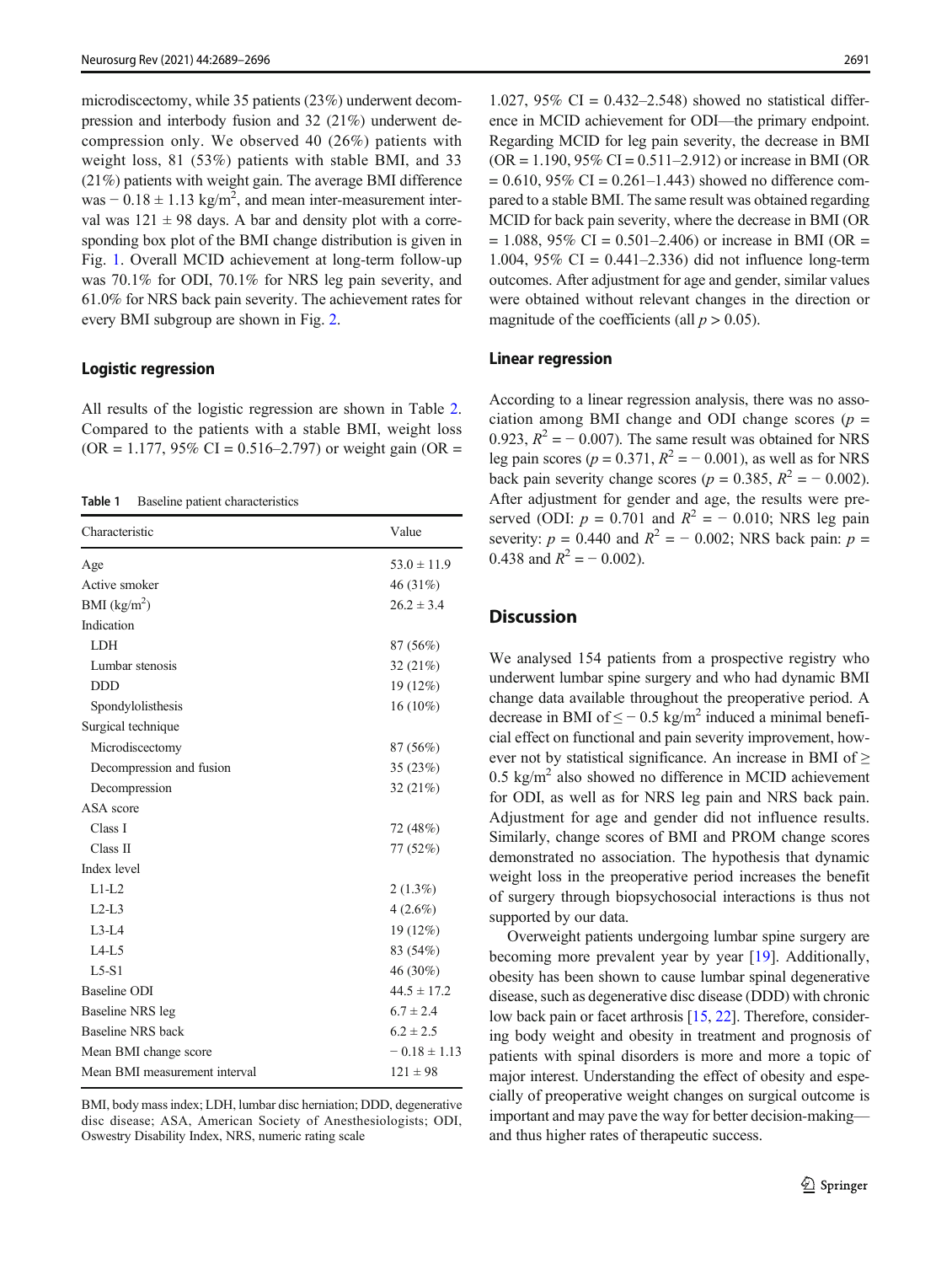<span id="page-3-0"></span>Fig. 1 Distribution of BMI change score. The density plot (curve) demonstrates a nonparametric probability density function smoothed over the patient counts (bins), with the yaxis demonstrating the proportion of patients within these bins. The histogram demonstrates the distribution of patients among the timepoints. BMI, body mass index



Studies investigating the effect of obesity on surgical outcome mainly show a worse outcome as well as a higher complication rate after surgery [[29](#page-6-0), [32](#page-6-0)]. Knutsson et al. [[25\]](#page-6-0) were able to show an association of BMI with not only worse surgical outcome but also with a lower level of patient satisfaction. In contradiction, Rihn et al. showed no difference between obese and non-obese patients in terms of postoperative outcome in lumbar discectomy [\[37\]](#page-6-0). Onyekwelu et al. also demonstrated that patient-reported outcomes were noninferior for the obese cohort in over 1000 patients undergoing surgery for lumbar spinal stenosis [\[30](#page-6-0)]. Thus, the literature on the effect of statically assessed obesity on surgical outcome is still contradictory. As a consequence, obesity should not currently be regarded as a strong negative risk factor for unfavourable



Fig. 2 Distribution of MCID achievement percentages within all BMI subgroups for all 3 PROM values. BMI, body mass index; MCID, minimal clinically important difference; PROM, patient-reported outcome measurement; ODI, Oswestry Disability Index; NRS, numeric rating scale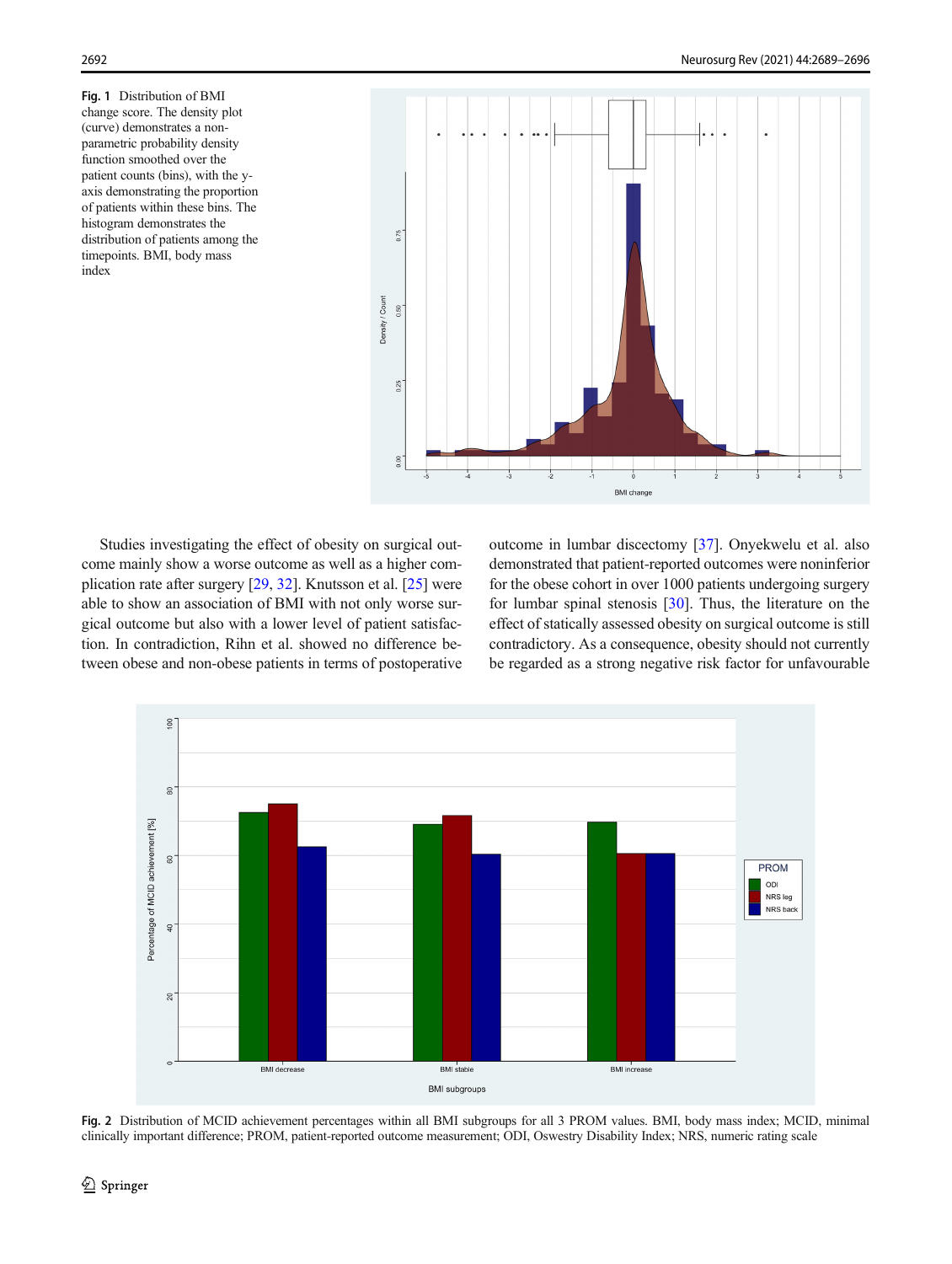<span id="page-4-0"></span>Table 2 Logistic regression analysis results of BMI increase or decrease compared to a stable BMI

| Predictor                    | Odds ratio | CI(95%)       | $\nu$ value |
|------------------------------|------------|---------------|-------------|
| ODI                          |            |               |             |
| BMI decrease ("weight loss") | 1.18       | $0.52 - 2.80$ | 0.704       |
| BMI increase ("weight gain") | 1.03       | $0.43 - 2.55$ | 0.953       |
| NRS leg pain                 |            |               |             |
| BMI decrease ("weight loss") | 1.19       | $0.51 - 2.91$ | 0.693       |
| BMI increase ("weight gain") | 0.61       | $0.26 - 1.44$ | 0.254       |
| NRS back pain                |            |               |             |
| BMI decrease ("weight loss") | 1.09       | $0.50 - 2.41$ | 0.831       |
| BMI increase ("weight gain") | 1.00       | $0.44 - 2.34$ | 0.991       |

\*p ≤ 0.05

CI, confidence interval; ODI, Oswestry Disability Index; NRS, numeric rating scale

outcome or even as a contraindication for degenerative lumbar spine surgery [[3,](#page-5-0) [25,](#page-6-0) [29](#page-6-0), [37](#page-6-0)].

However, clinical hypotheses may arise, linking a potential benefit in surgical outcome and satisfaction with dynamic weight loss—as opposed to static obesity—and concomitant lifestyle changes. It is well demonstrated that psychological factors such as depression and anxiety, as well as positive beliefs about surgery influence patient-reported outcomes after spine surgery [\[9](#page-5-0), [27](#page-6-0), [28](#page-6-0), [52](#page-7-0)]. These factors may constitute a plausible mechanism that could link any potential effects of weight loss and lifestyle adjustments to patient-reported outcome. Additionally, for any degenerative musculoskeletal disorder, a reduction in mechanical load through weight loss could stimulate less chronic pain development, as has been demonstrated also in the spinal literature [\[14](#page-5-0), [38](#page-6-0)].

Still, in contrast to static obesity before surgery or weight loss after surgery, there are only few studies investigating the dynamic effect of preoperative weight loss on postoperative surgical outcome, and none in the field of spinal science [[6,](#page-5-0) [20](#page-6-0), [23](#page-6-0)]. A study investigating the effect of preoperative weight loss on total knee arthroplasty outcome in obese patients with a BMI of  $\geq$  40 kg/m<sup>2</sup> did not state any melioration in physical function improvement after weight loss [\[23\]](#page-6-0).

Our study however did not show any statistically significant improvements in terms of PROMs related to weight loss. The local insurance restrictions not allowing surgery on obese people with a BMI > 33 kg/m<sup>2</sup> may have weakened any potential beneficial effects of weight loss. Namely, these effects may be far more pronounced with greater or extreme weight loss or with weight loss in patients who are obese and then return to a normal or slightly overweight BMI preoperatively. Therefore, there might be a beneficial effect of preoperative weight loss on morbidly obese patients, while this effect might not be detectable in our patient cohort.

We found slightly but consistently higher odds ratios for MCID achievement in all of the three outcome measures for patients with preoperative weight loss, compared to those with a stable BMI. Nevertheless, the effect was too small to demonstrate statistical significance. Therefore, the presence of a benefit on surgical outcome after preoperative weight loss cannot be robustly ruled out by our findings and may only become statistically apparent in a larger patient cohort with greater statistical power. Even then, though, the effect would be weak. In the end, only a double-blinded randomized controlled trial could robustly identify such effects.

#### Limitations

The main limitation of our study is its retrospective nature. Although all events were noted systematically and in a prospective patient registry, and all patients with sufficient data were included in this study, selection bias cannot be ruled out. Additionally, all data stem from a single centre and a single senior surgeon, from which the possibility of centre bias arises. Due to local insurance restrictions, only low-risk patients were allowed to be operated on—thus, those with a BMI < 33, ASA score 1 or 2, and age up to 80 years—meaning that our findings may not translate to morbidly obese or elderly patients or to patients with severe comorbidities. As discussed above, sample size considerations may constitute an additional limitation of our statistical analysis. We included patients who underwent more minor procedures such as decompression or microdiscectomy, as well as patients undergoing spinal fusion. Our sample size did not allow us to perform a powerful subgroup analysis according to these surgical factors. Also, following patients over a longer preoperative period—which would in turn allow larger weight changes—would certainly have been beneficial. Although most dietary and lifestyle weight loss studies show a significant weight loss after a month or less already, the highest weight loss is usually observed around 3 months into the intervention [\[41\]](#page-6-0). We had to opt for a 1-month minimum timespan because, at our centre, patients are usually operated within a few months after the first contact with the surgeon. Thus, we measured a mean time from the first to the last preoperative weight measurement of  $121 \pm 98$  days (around 4 months). Lastly, we did not assess any psychological factors such as depression or anxiety, or postoperative weight changes, which could have elucidated the potential underlying mechanisms further.

## Conclusions

In an analysis of a large single-surgeon prospective registry, we found that both preoperative weight loss and weight gain had no measurable effect on long-term postoperative outcome compared to a stable BMI. However, we were unable to look at effects of preoperative weight loss in the morbidly obese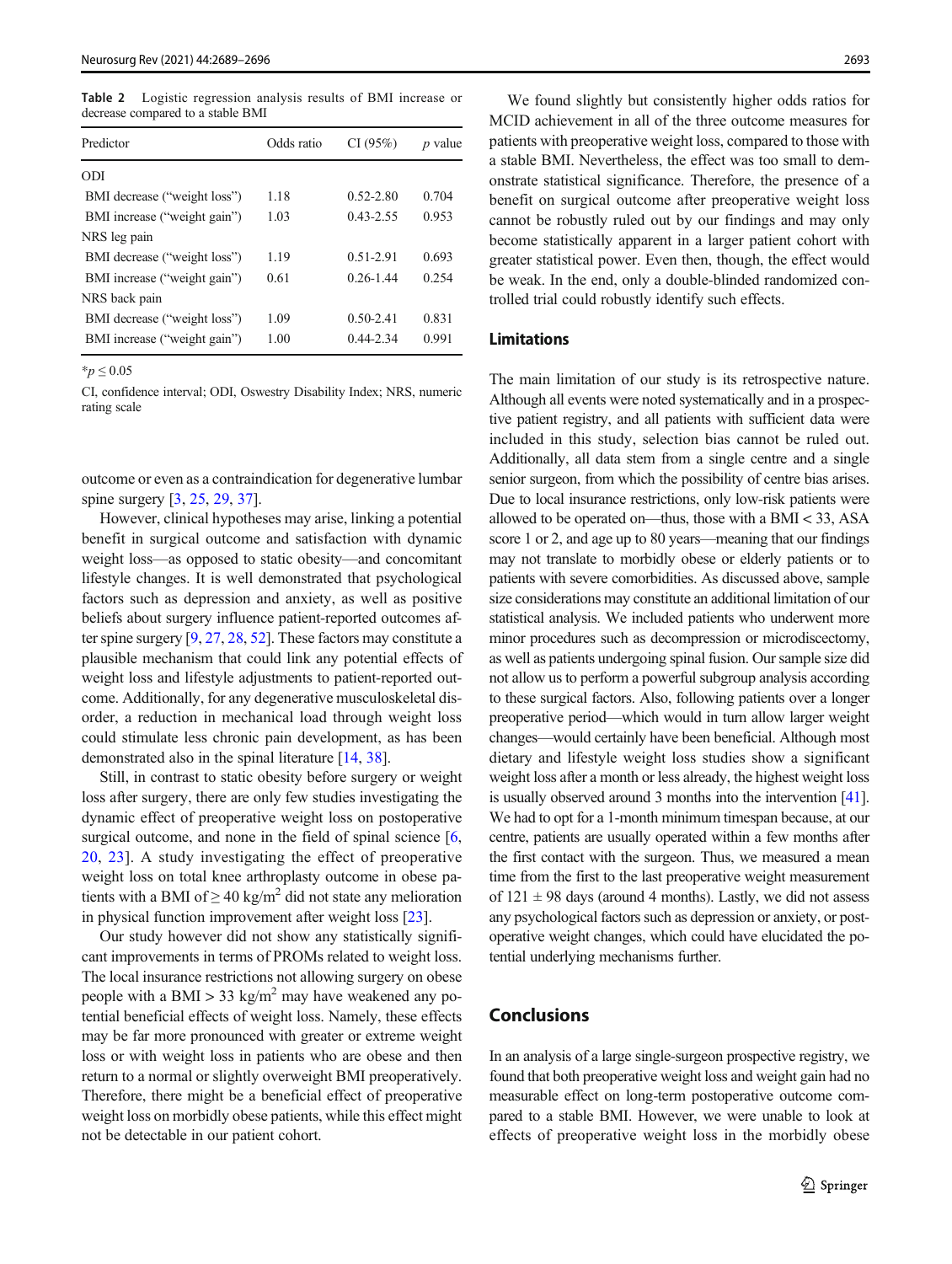<span id="page-5-0"></span>(BMI > 33) population, as well as the effect of longer-term weight loss. Preoperative weight loss—as a potential surrogate sign of patient motivation and lifestyle change—may thus not influence postoperative outcomes. Further controlled and blinded studies are needed to fully comprehend the effect of weight and weight loss on postoperative outcomes, with higher statistical power and in a multicentre setting.

Funding Open access funding provided by University of Zurich.

Authors' contributions Data collection: MLS, VES. Design: MLS, VES. Analysis: AS. Drafting: AS, VES. Critically reviewed and approved the submitted version: AS, MLS, VES.

Data Availability The raw data will be provided upon reasonable request to the corresponding author.

## Compliance with ethical standards

Conflict of interest The authors declare that they have no conflict of interest.

Ethics approval All procedures performed in studies involving human participants were approved by the regional research committee (MEC-U, W16.065) and with the 1964 Helsinki declaration and its later amendments or comparable ethical standards.

Informed consent Informed consent was obtained from all individual participants included in the study.

Consent to participate Each individual participant signed informed consent to be included in the study.

Consent for publication No individual or identifiable information is provided.

Code availability The statistical code will be provided upon reasonable request to the corresponding author.

Open Access This article is licensed under a Creative Commons Attribution 4.0 International License, which permits use, sharing, adaptation, distribution and reproduction in any medium or format, as long as you give appropriate credit to the original author(s) and the source, provide a link to the Creative Commons licence, and indicate if changes were made. The images or other third party material in this article are included in the article's Creative Commons licence, unless indicated otherwise in a credit line to the material. If material is not included in the article's Creative Commons licence and your intended use is not permitted by statutory regulation or exceeds the permitted use, you will need to obtain permission directly from the copyright holder. To view a copy of this licence, visit [http://creativecommons.org/licenses/by/4.0/](https://doi.org/).

# References

- 1. Agha M, Agha R (2017) The rising prevalence of obesity: part A: impact on public health. Int J Surg Oncol 2:e17. [https://doi.org/10.](https://doi.org/10.1097/IJ9.0000000000000017) [1097/IJ9.0000000000000017](https://doi.org/10.1097/IJ9.0000000000000017)
- 2. Anderson PA, Dettori JR, Hermsmeyer JT (2010) Does lumbar decompression in overweight patients assist in postoperative weight

loss? Evid Based Spine Care J 1:34–38. [https://doi.org/10.1055/s-](https://doi.org/10.1055/s-0028-1100912)[0028-1100912](https://doi.org/10.1055/s-0028-1100912)

- 3. Andreshak TG, An HS, Hall J, Stein B (1997) Lumbar spine surgery in the obese patient. Clin Spine Surg 10:376–379
- 4. Asher AL, Kerezoudis P, Mummaneni PV, Bisson EF, Glassman SD, Foley KT, Slotkin JR, Potts EA, Shaffrey ME, Shaffrey CI, Coric D, Knightly JJ, Park P, Fu K-M, Devin CJ, Archer KR, Chotai S, Chan AK, Virk MS, Bydon M (2018) Defining the minimum clinically important difference for grade I degenerative lumbar spondylolisthesis: insights from the Quality Outcomes Database. Neurosurg Focus 44:E2. [https://doi.org/10.3171/2017.](https://doi.org/10.3171/2017.10.FOCUS17554) [10.FOCUS17554](https://doi.org/10.3171/2017.10.FOCUS17554)
- 5. Bamgbade OA, Rutter TW, Nafiu OO, Dorje P (2007) Postoperative complications in obese and nonobese patients. World J Surg 31:556–560. [https://doi.org/10.1007/s00268-006-](https://doi.org/10.1007/s00268-006-0305-0) [0305-0](https://doi.org/10.1007/s00268-006-0305-0)
- 6. Benotti PN, Still CD, Craig Wood G, Akmal Y, King H, Arousy HE, Dancea H, Gerhard GS, Petrick A, Strodel W (2009) Preoperative weight loss before bariatric surgery. Arch Surg 144: 1150–1155. <https://doi.org/10.1001/archsurg.2009.209>
- 7. Bono OJ, Poorman GW, Foster N, Jalai CM, Horn SR, Oren J, Soroceanu A, Ramachandran S, Purvis TE, Jain D, Vira S, Diebo BG, Line B, Sciubba DM, Protopsaltis TS, Buckland AJ, Errico TJ, Lafage V, Bess S, Passias PG (2018) Body mass index predicts risk of complications in lumbar spine surgery based on surgical invasiveness. Spine J 18:1204–1210. [https://doi.org/10.1016/j.spinee.](https://doi.org/10.1016/j.spinee.2017.11.015) [2017.11.015](https://doi.org/10.1016/j.spinee.2017.11.015)
- 8. Buerba RA, Fu MC, Gruskay JA, Long WD, Grauer JN (2014) Obese Class III patients at significantly greater risk of multiple complications after lumbar surgery: an analysis of 10,387 patients in the ACS NSQIP database. Spine J 14:2008–2018. [https://doi.org/](https://doi.org/10.1016/j.spinee.2013.11.047) [10.1016/j.spinee.2013.11.047](https://doi.org/10.1016/j.spinee.2013.11.047)
- 9. Burgstaller JM, Wertli MM, Steurer J, AGH K, Held U, Gramke H-F, LSOS Study Group (2017) The influence of pre- and postoperative fear avoidance beliefs on postoperative pain and disability in patients with lumbar spinal stenosis: analysis of the lumbar spinal outcome study (LSOS) data. Spine 42:E425–E432. [https://doi.org/](https://doi.org/10.1097/BRS.0000000000001845) [10.1097/BRS.0000000000001845](https://doi.org/10.1097/BRS.0000000000001845)
- 10. Byrne TK (2001) Complications of surgery for obesity. Surg Clin North Am 81:1181–1193. [https://doi.org/10.1016/S0039-6109\(05\)](https://doi.org/10.1016/S0039-6109(05)70190-0) [70190-0](https://doi.org/10.1016/S0039-6109(05)70190-0)
- 11. Chou L, Brady SRE, Urquhart DM, Teichtahl AJ, Cicuttini FM, Pasco JA, Brennan-Olsen SL, Wluka AE (2016) The association between obesity and low back pain and disability is affected by mood disorders. Medicine (Baltimore) 95. [https://doi.org/10.1097/](https://doi.org/10.1097/MD.0000000000003367) [MD.0000000000003367](https://doi.org/10.1097/MD.0000000000003367)
- 12. Djurasovic M, Bratcher KR, Glassman SD, Dimar JR, Carreon LY (2008) The effect of obesity on clinical outcomes after lumbar fusion. Spine 33:1789–1792. [https://doi.org/10.1097/BRS.](https://doi.org/10.1097/BRS.0b013e31817b8f6f) [0b013e31817b8f6f](https://doi.org/10.1097/BRS.0b013e31817b8f6f)
- 13. Engel GL (1980) The clinical application of the biopsychosocial model. Am J Psychiatry 137:535–544. [https://doi.org/10.1176/ajp.](https://doi.org/10.1176/ajp.137.5.535) [137.5.535](https://doi.org/10.1176/ajp.137.5.535)
- 14. Epstein NE (2017) Bariatric bypasses contribute to loss of bone mineral density but reduce axial back pain in morbidly obese patients considering spine surgery. Surg Neurol Int 8:13. [https://doi.](https://doi.org/10.4103/2152-7806.198740) [org/10.4103/2152-7806.198740](https://doi.org/10.4103/2152-7806.198740)
- 15. Fransen M, Woodward M, Norton R, Coggan C, Dawe M, Sheridan N (2002) Risk factors associated with the transition from acute to chronic occupational back pain. Spine 27:92–98
- 16. Ghoneim MM, O'Hara MW (2016) Depression and postoperative complications: an overview. BMC Surg 16:5. [https://doi.org/10.](https://doi.org/10.1186/s12893-016-0120-y) [1186/s12893-016-0120-y](https://doi.org/10.1186/s12893-016-0120-y)
- 17. Gibson-Smith D, Bot M, Snijder M, Nicolaou M, Derks EM, Stronks K, Brouwer IA, Visser M, Penninx BWJH (2018) The relation between obesity and depressed mood in a multi-ethnic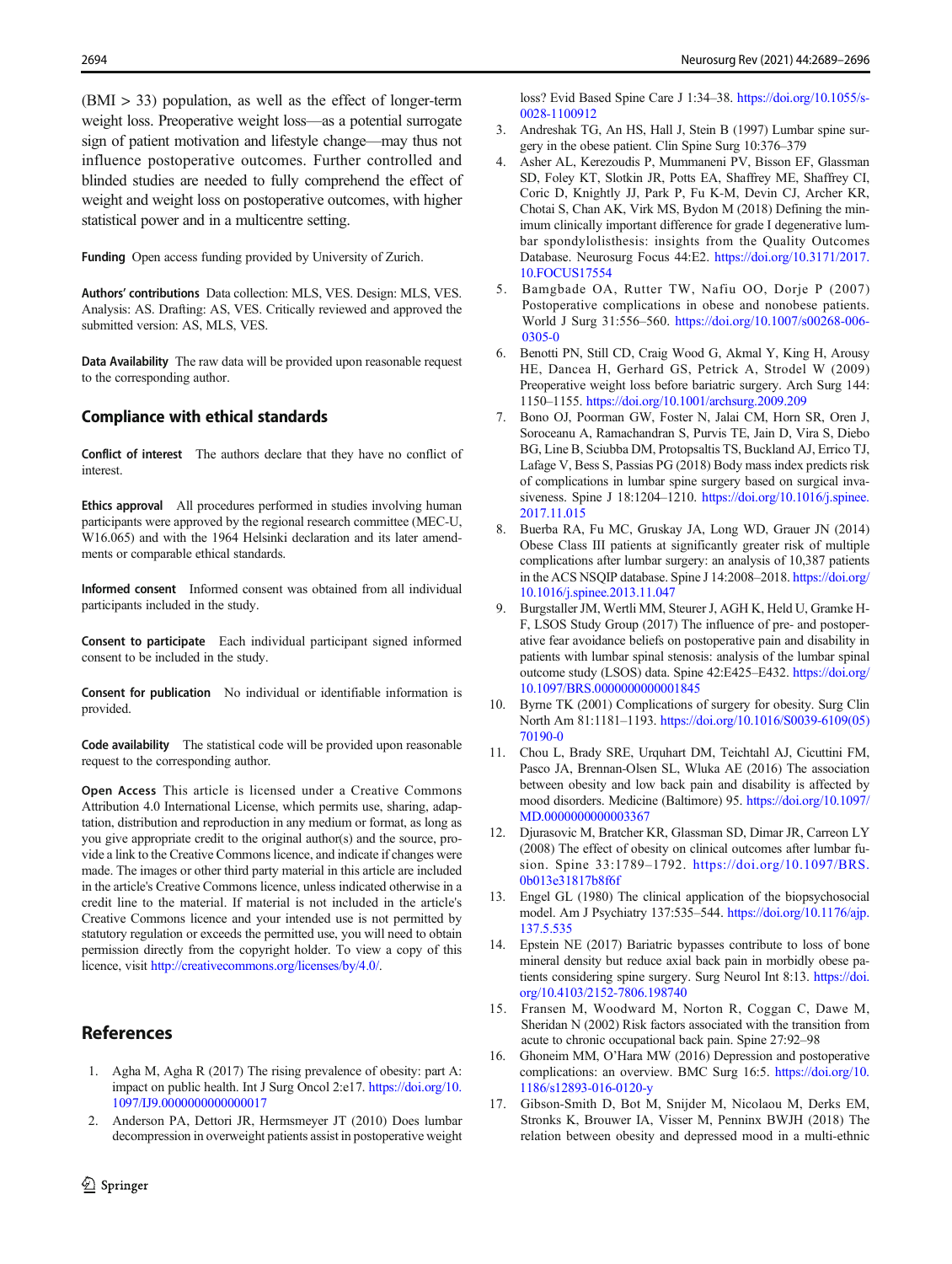<span id="page-6-0"></span>population. The HELIUS study. Soc Psychiatry Psychiatr Epidemiol 53:629–638. [https://doi.org/10.1007/s00127-018-1512-](https://doi.org/10.1007/s00127-018-1512-3) [3](https://doi.org/10.1007/s00127-018-1512-3)

- 18. Higgins DM, Mallory GW, Planchard RF, Puffer RC, Ali M, Gates MJ, Clifton WE, Jacob JT, Curry TB, Kor DJ, Fogelson JL, Krauss WE, Clarke MJ (2016) Understanding the impact of obesity on short-term outcomes and in-hospital costs after instrumented spinal fusion. Neurosurgery 78:127–132. [https://doi.org/10.1227/NEU.](https://doi.org/10.1227/NEU.0000000000001018) [0000000000001018](https://doi.org/10.1227/NEU.0000000000001018)
- 19. Hruby A, Hu FB (2015) The epidemiology of obesity: a big picture. PharmacoEconomics 33:673–689. [https://doi.org/10.1007/s40273-](https://doi.org/10.1007/s40273-014-0243-x) [014-0243-x](https://doi.org/10.1007/s40273-014-0243-x)
- 20. Hutcheon DA, Hale AL, Ewing JA, Miller M, Couto F, Bour ES, Cobb WS, Scott JD (2018) Short-term preoperative weight loss and postoperative outcomes in bariatric surgery. J Am Coll Surg 226: 514–524. <https://doi.org/10.1016/j.jamcollsurg.2017.12.032>
- 21. Jackson KL, Devine JG (2016) The effects of obesity on spine surgery: a systematic review of the literature. Global Spine J 6: 394–400. <https://doi.org/10.1055/s-0035-1570750>
- 22. Kalichman L, Guermazi A, Li L, Hunter DJ (2009) Association between age, sex, BMI and CT-evaluated spinal degeneration features. J Back Musculoskelet Rehabil 22:189–195. [https://doi.org/](https://doi.org/10.3233/BMR-2009-0232) [10.3233/BMR-2009-0232](https://doi.org/10.3233/BMR-2009-0232)
- 23. Keeney BJ, Austin DC, Jevsevar DS (2019) Preoperative weight loss for morbidly obese patients undergoing total knee arthroplasty: determining the necessary amount. J Bone Joint Surg Am 101: 1440–1450. <https://doi.org/10.2106/JBJS.18.01136>
- 24. Khaodhiar L, McCowen KC, Blackburn GL (1999) Obesity and its comorbid conditions. Clin Cornerstone 2:17–31. [https://doi.org/10.](https://doi.org/10.1016/S1098-3597(99)90002-9) [1016/S1098-3597\(99\)90002-9](https://doi.org/10.1016/S1098-3597(99)90002-9)
- 25. Knutsson B, Michaëlsson K, Sandén B (2013) Obesity is associated with inferior results after surgery for lumbar spinal stenosis: a study of 2633 patients from the Swedish Spine Register. Spine 38:435– 441. <https://doi.org/10.1097/BRS.0b013e318270b243>
- 26. Lidar Z, Behrbalk E, Regev G, Salame K, Keynan O, Schweiger C, Appelbaum L, Levy Y, Keidar A (2012) Intervertebral disc height changes after weight reduction in morbidly obese patients and its effect on quality of life and radicular and low back pain. Spine 37: 1947–1952. <https://doi.org/10.1097/BRS.0b013e31825fab16>
- 27. Merrill RK, Zebala LP, Peters C, Qureshi SA, McAnany SJ (2018) Impact of depression on patient-reported outcome measures after lumbar spine decompression. Spine 43:434–439. [https://doi.org/10.](https://doi.org/10.1097/BRS.0000000000002329) [1097/BRS.0000000000002329](https://doi.org/10.1097/BRS.0000000000002329)
- 28. O'Connell C, Azad TD, Mittal V, Vail D, Johnson E, Desai A, Sun E, Ratliff JK, Veeravagu A (2018) Preoperative depression, lumbar fusion, and opioid use: an assessment of postoperative prescription, quality, and economic outcomes. Neurosurg Focus 44:E5. [https://](https://doi.org/10.3171/2017.10.FOCUS17563) [doi.org/10.3171/2017.10.FOCUS17563](https://doi.org/10.3171/2017.10.FOCUS17563)
- 29. Omidi-Kashani F, Ghayem Hasankhani E, Rafeemanesh E, Seyf P, Attarchi H, Rahimi MD, Khanzadeh R (2014) Impact of obesity and underweight on surgical outcome of lumbar disc herniation. In: Asian J Neurosci. [https://www.hindawi.com/journals/ajn/2014/](https://www.hindawi.com/journals/ajn/2014/753286/) [753286/](https://www.hindawi.com/journals/ajn/2014/753286/). Accessed 7 Mar 2020
- 30. Onyekwelu I, Glassman SD, Asher AL, Shaffrey CI, Mummaneni PV, Carreon LY (2017) Impact of obesity on complications and outcomes: a comparison of fusion and nonfusion lumbar spine surgery. J Neurosurg Spine 26:158–162. [https://doi.org/10.3171/2016.](https://doi.org/10.3171/2016.7) [7](https://doi.org/10.3171/2016.7)
- 31. Ostelo RWJG, Deyo RA, Stratford P, Waddell G, Croft P, Von Korff M, Bouter LM, de Vet HC (2008) Interpreting change scores for pain and functional status in low back pain: towards international consensus regarding minimal important change. Spine 33:90–94. <https://doi.org/10.1097/BRS.0b013e31815e3a10>
- 32. Patel N, Bagan B, Vadera S, Maltenfort MG, Deutsch H, Vaccaro AR, Harrop J, Sharan A, Ratliff JK (2007) Obesity and spine

surgery: relation to perioperative complications. J Neurosurg Spine 6:291–297. <https://doi.org/10.3171/spi.2007.6.4.1>

- 33. Pereira BJA, de Holanda CVM, Ribeiro CAA, de Moura SM, de Carvalho Galvão PE, Quidute BSQ, de Oliveira JG (2014) Impact of body mass index in spinal surgery for degenerative lumbar spine disease. Clin Neurol Neurosurg 127:112–115. [https://doi.org/10.](https://doi.org/10.1016/j.clineuro.2014.09.016) [1016/j.clineuro.2014.09.016](https://doi.org/10.1016/j.clineuro.2014.09.016)
- 34. Pi-Sunyer FX (1999) Comorbidities of overweight and obesity: current evidence and research issues. Med Sci Sports Exerc 31: S602. <https://doi.org/10.1097/00005768-199911001-00019>
- 35. Puvanesarajah V, Werner BC, Cancienne JM, Jain A, Pehlivan H, Shimer AL, Singla A, Shen F, Hassanzadeh H (2017) Morbid obesity and lumbar fusion in patients older than 65 years: complications, readmissions, costs, and length of stay. Spine 42:122–127. <https://doi.org/10.1097/BRS.0000000000001692>
- 36. R Core Team (2020) R: A language and environment for statistical computing. R Foundation for Statistical Computing, Vienna, Austria
- 37. Rihn JA, Kurd M, Hilibrand AS, Lurie J, Zhao W, Albert T, Weinstein J (2013) The influence of obesity on the outcome of treatment of lumbar disc herniation. J Bone Joint Surg Am 95:1– 8. <https://doi.org/10.2106/JBJS.K.01558>
- 38. Roffey DM, Ashdown LC, Dornan HD, Creech MJ, Dagenais S, Dent RM, Wai EK (2011) Pilot evaluation of a multidisciplinary, medically supervised, nonsurgical weight loss program on the severity of low back pain in obese adults. Spine J 11:197-204. [https://](https://doi.org/10.1016/j.spinee.2011.01.031) [doi.org/10.1016/j.spinee.2011.01.031](https://doi.org/10.1016/j.spinee.2011.01.031)
- Schröder ML, de Wispelaere MP, Staartjes VE (2018) Are patientreported outcome measures biased by method of follow-up? Evaluating paper-based and digital follow-up after lumbar fusion surgery. Spine J 19:65–70. [https://doi.org/10.1016/j.spinee.2018.](https://doi.org/10.1016/j.spinee.2018.05.002) [05.002](https://doi.org/10.1016/j.spinee.2018.05.002)
- 40. Schröder ML, de Wispelaere MP, Staartjes VE (2019) Predictors of loss of follow-up in a prospective registry: which patients drop out 12 months after lumbar spine surgery? Spine J 19:1672–1679. <https://doi.org/10.1016/j.spinee.2019.05.007>
- 41. Shai I, Schwarzfuchs D, Henkin Y, Shahar DR, Witkow S, Greenberg I, Golan R, Fraser D, Bolotin A, Vardi H, Tangi-Rozental O, Zuk-Ramot R, Sarusi B, Brickner D, Schwartz Z, Sheiner E, Marko R, Katorza E, Thiery J, Fiedler GM, Blüher M, Stumvoll M, Stampfer MJ (2008) Weight loss with a low-carbohydrate, Mediterranean, or low-fat diet. N Engl J Med 359:229–241. <https://doi.org/10.1056/NEJMoa0708681>
- 42. Shiri R, Karppinen J, Leino-Arjas P, Solovieva S, Viikari-Juntura E (2010) The association between obesity and low back pain: a metaanalysis. Am J Epidemiol 171:135–154. [https://doi.org/10.1093/](https://doi.org/10.1093/aje/kwp356) [aje/kwp356](https://doi.org/10.1093/aje/kwp356)
- 43. Siccoli A, Staartjes VE, de Wispelaere MP, Schröder ML (2018) Is elective degenerative lumbar spine surgery in older adults safe in a short-stay clinic? Data from an institutional registry. Eur Geriatr Med 10:79–88. <https://doi.org/10.1007/s41999-018-0132-5>
- 44. Siccoli A, Staartjes VE, de Wispelaere MP, Schröder ML (2018) Gender differences in degenerative spine surgery: Do female patients really fare worse? Eur Spine J 27:2427–2435. [https://doi.org/](https://doi.org/10.1007/s00586-018-5737-3) [10.1007/s00586-018-5737-3](https://doi.org/10.1007/s00586-018-5737-3)
- 45. Sinikallio S, Aalto T, Airaksinen O, Herno A, Kröger H, Savolainen S, Turunen V, Viinamäki H (2007) Depression is associated with poorer outcome of lumbar spinal stenosis surgery. Eur Spine J 16:905–912. <https://doi.org/10.1007/s00586-007-0349-3>
- 46. Staartjes VE, Siccoli A, de Wispelaere MP, Schröder ML (2019) Patient-reported outcomes unbiased by length of follow-up after lumbar degenerative spine surgery: Do we need 2 years of followup? Spine J 19:637–644. [https://doi.org/10.1016/j.spinee.2018.10.](https://doi.org/10.1016/j.spinee.2018.10.004) [004](https://doi.org/10.1016/j.spinee.2018.10.004)
- 47. Staartjes VE, Vergroesen P-PA, Zeilstra DJ, Schröder ML (2018) Identifying subsets of patients with single-level degenerative disc